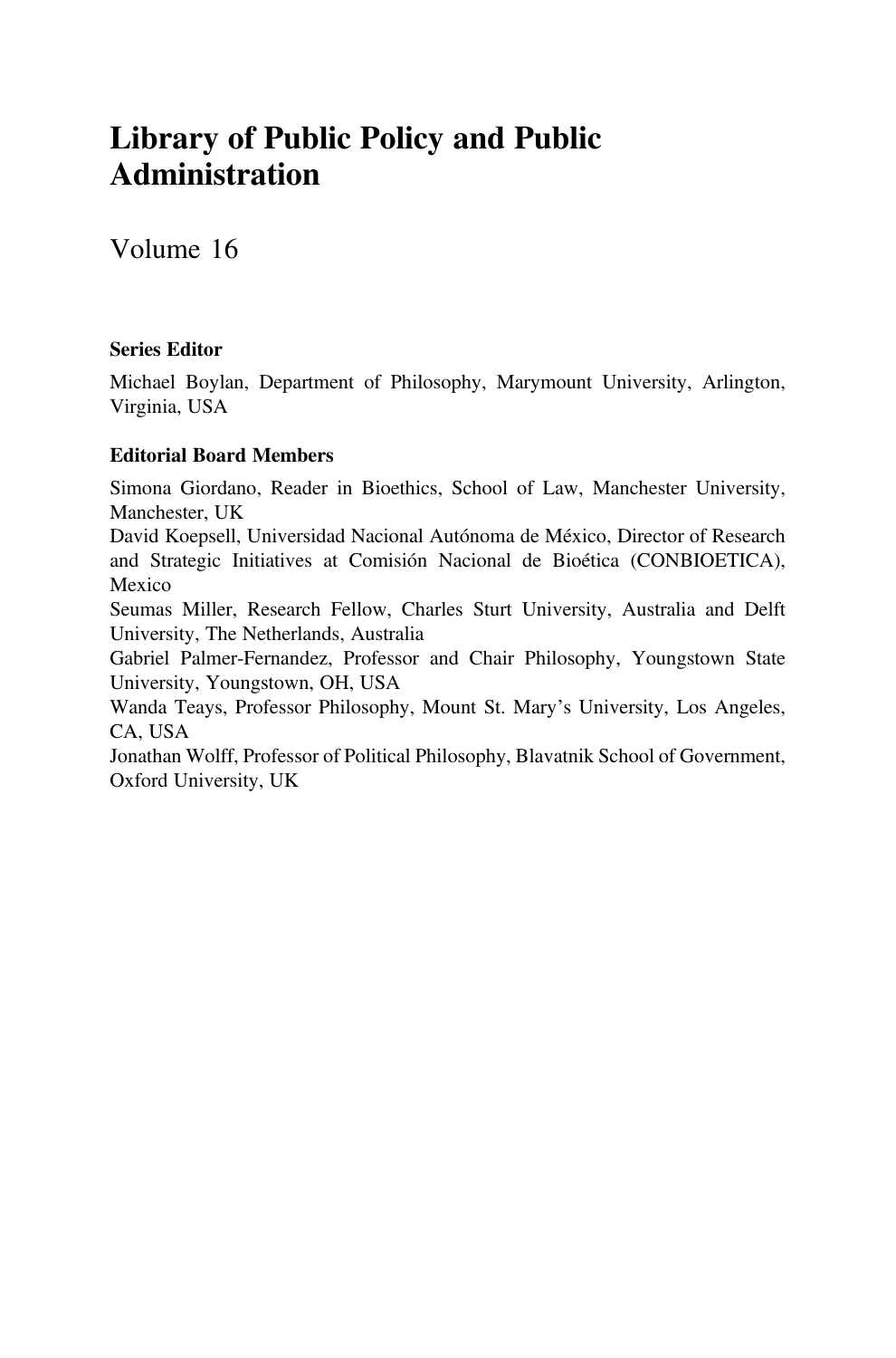Around the world there are challenges to the way we administer government. Some of these have to do with brute force that is backed by self-interest. However, there are those intrepid souls who think we are all better than this. This series of monographs and edited collections of original essays seeks to explore the very best way that governments can execute their sovereign duties within the sphere of ethically-based public policy that recognizes human rights and the autonomy of its citizens.

Proposals to the series can include policy questions that are nationally or internationally situated. For example, regional migration from victims of war, terrorism, police integrity, political corruption, the intersection between politics and public health, hunger, clean water and sanitation, global warming, treatment of the "other" nationally and internationally, and issues of distributive justice and human rights.

Proposals that discuss systemic changes in the structure of government solutions will also be considered. These include *corruption and anti-corruption*, *bribery*, nepotism, and effective systems design.

Series benchmark: 110,000-150,000 words. Special books can be somewhat longer.

More information about this series at <https://link.springer.com/bookseries/6234>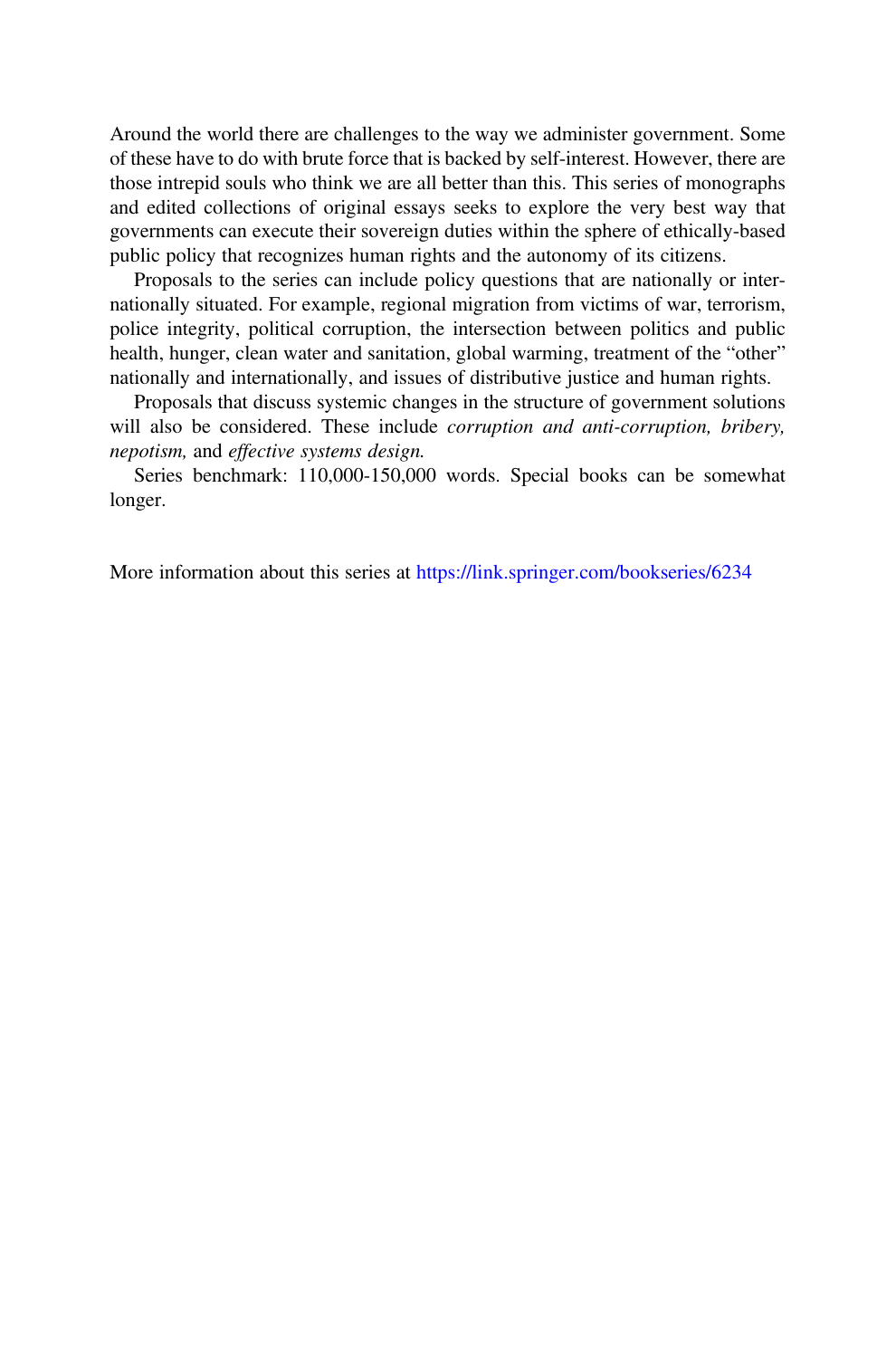Marvin T. Brown

# A Climate of Justice: An Ethical Foundation for Environmentalism

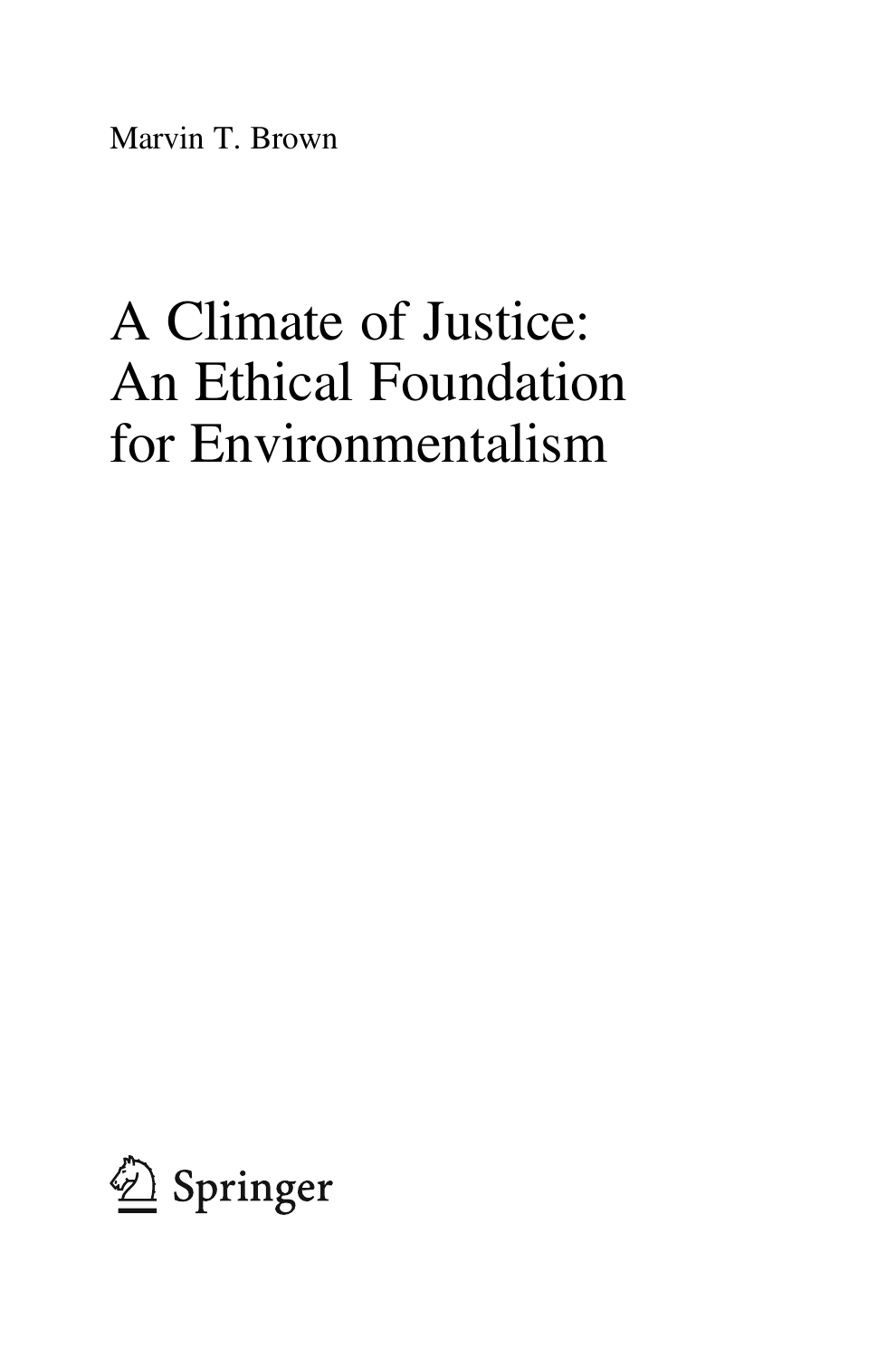Marvin T. Brown Climate of Justice Project (climateofjusticeproject.org) Berkeley, CA, USA





ISSN 1566-7669 Library of Public Policy and Public Administration<br>ISBN 978-3-030-77362-5<br>ISBN 978-3-030 ISBN 978-3-030-77363-2 (eBook) <https://doi.org/10.1007/978-3-030-77363-2>

With the support of more than 30 libraries, the LYRASIS United Nations Sustainable Development Goals Fund has enabled this publication to be available fully open access.

© The Editor(s) (if applicable) and The Author(s), under exclusive license to Springer Nature Switzerland AG 2022. This book is an open access publication.

Open Access This book is licensed under the terms of the Creative Commons Attribution 4.0 International License ([http://creativecommons.org/licenses/by/4.0/\)](http://creativecommons.org/licenses/by/4.0/), which permits use, sharing, adaptation, distribution and reproduction in any medium or format, as long as you give appropriate credit to the original author(s) and the source, provide a link to the Creative Commons license and indicate if changes were made.

The images or other third party material in this book are included in the book's Creative Commons license, unless indicated otherwise in a credit line to the material. If material is not included in the book's Creative Commons license and your intended use is not permitted by statutory regulation or exceeds the permitted use, you will need to obtain permission directly from the copyright holder.

The use of general descriptive names, registered names, trademarks, service marks, etc. in this publication does not imply, even in the absence of a specific statement, that such names are exempt from the relevant protective laws and regulations and therefore free for general use.

The publisher, the authors and the editors are safe to assume that the advice and information in this book are believed to be true and accurate at the date of publication. Neither the publisher nor the authors or the editors give a warranty, expressed or implied, with respect to the material contained herein or for any errors or omissions that may have been made. The publisher remains neutral with regard to jurisdictional claims in published maps and institutional affiliations.

This Springer imprint is published by the registered company Springer Nature Switzerland AG The registered company address is: Gewerbestrasse 11, 6330 Cham, Switzerland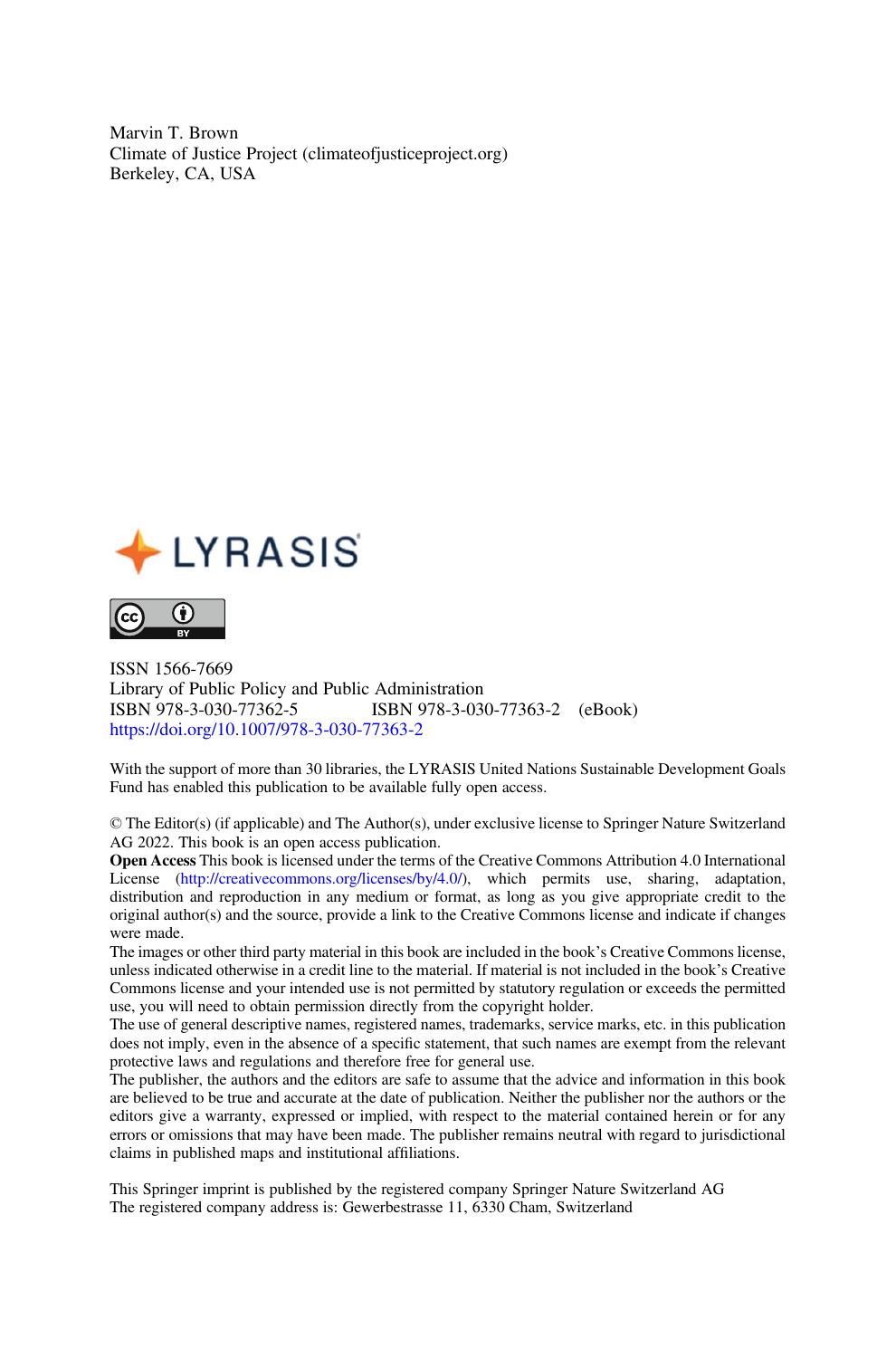## Advance Praise for A Climate of Justice

Marvin Brown has hit a homerun with his extraordinary new book. It goes to the heart of America's current crisis with a powerful summation that is both diagnosis and cure: we must change our social climate from a climate of injustice to a climate of justice. My fellow citizens, please read this book!

James Gustave Speth, author of America the Possible: Manifesto for a New Economy, and former dean, Yale School of the Environment.

In this elegant interrogation of life as it is in the midst of a climate of injustice, Brown offers a deep and critical analysis of our historical sources and current social practices. His multi-layered approach to "climate change" from a toxic ethos to one of justice is highly original. He speaks with a compelling voice of authority and wisdom born of a lifetime of active involvement in civic engagements, thus drawing the reader into his narrative through vivid examples and stories. This is not only a book that accurately describes the landscape of our current crisis, but also a manifesto for addressing it. Brown offers practical directions for ways people can become participating citizens for change. This is a book of hopeful realism. His inclusion of Reinhold Niebuhr will make this book appealing to religious scholars and practitioners who are re-discovering Niebuhr for the twenty-first century.

Sharon G. Thornton, Andover Newton Seminary at Yale Divinity School, Professor Emerita

In A Climate for Justice, Brown develops the vision he set out in Civilizing the Economy. In this instance the word "climate" broadens from considerations of the social/economic environment to the ecological environment, as well. In the first case important emphasis is given to various historical lenses that causally situate a process in which personal identity is viewed culturally as economic self-interest that has its basis in viewing land as a commodity (these attitudes led to the theft of land from native peoples by colonial adventurers). In turn, these attitudes further led to the Atlantic Triangle Trade (slavery) and White Economics in which slavery develops into an attitude of white privilege and a false sense of superiority over those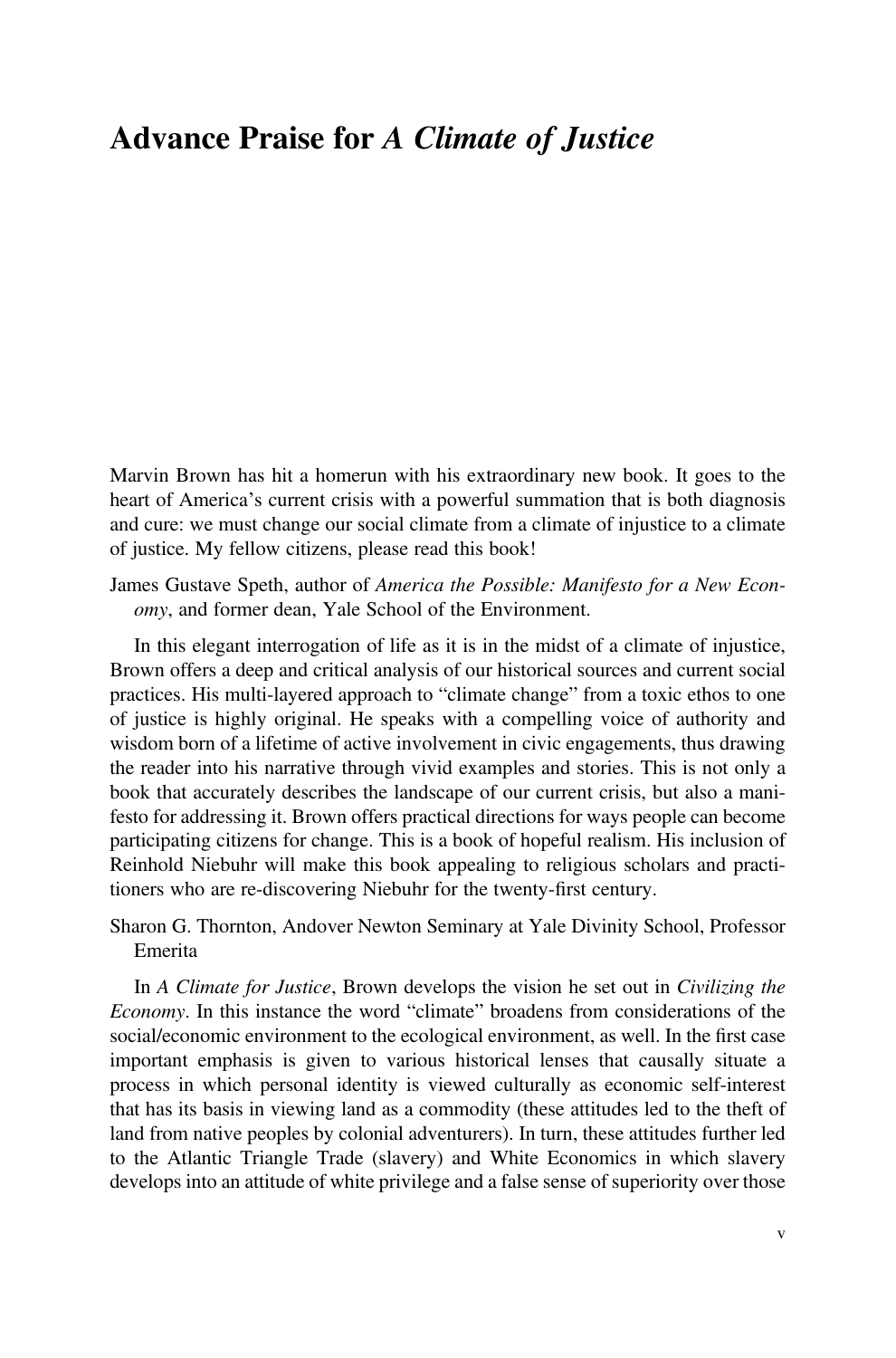Africans so enslaved. In the last section of the book "Empowering the Civic" a vision of hope is set out built upon empathy, the creation of a commons, and a feminist ethics of care. There is a lot in this book to productively engage scholars and to stimulate students enrolled in advanced classes in social/political philosophy. Highly recommended.

Michael Boylan, Marymount University. Author of A Just Society and Natural Human Rights: A Theory.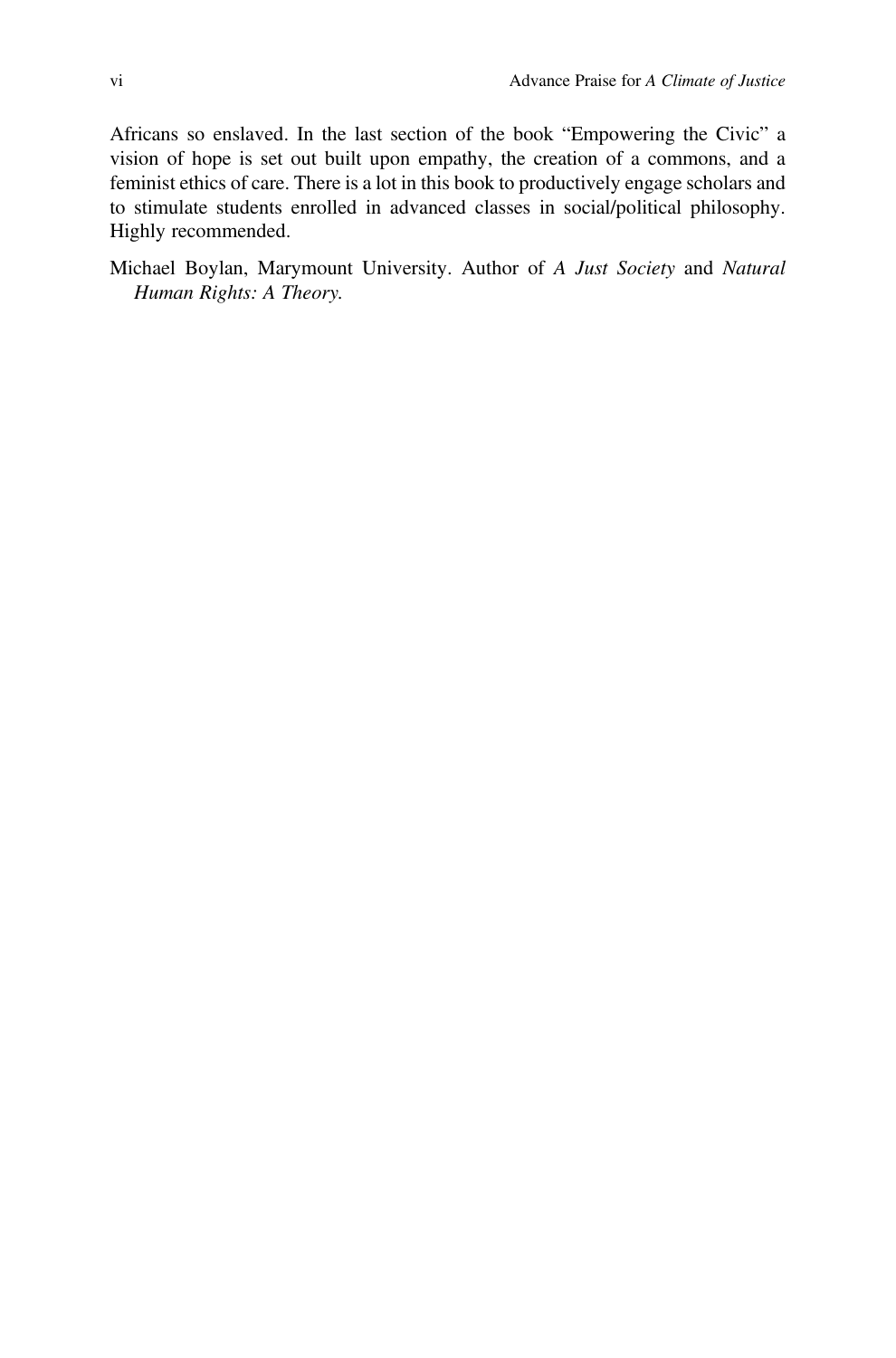## Preface

Where should we go to understand ourselves? I suggest that we go to the Atlantic Ocean. For Europeans, Americans, and Africans, the Atlantic commerce of people, land, and products created a social climate of injustice that has never been repaired. One is tempted to see Europe apart from Africa and America, or Africa apart from Europe and America, or even America as though it does not belong to the same Atlantic commerce as Europe and Africa, but these are all forms of social amnesia. If you want to know why we are in the mess we are in today, visit the Atlantic.

That was a long time ago, but it still haunts us because the injustices that were inflicted have not been corrected. Perhaps they could have been if the Reconstruction following the Civil War had continued, but it was strangled with violence, lynching, and terrorism. The 1960s civil rights movements ended Jim Crow, but was cut short of creating a just society. "Black Lives Matter," the January 6 insurrection, and thousands of preventable Covid deaths particularly among communities of color provide more evidence than we need to understand that we still live in the wake of the Atlantic calamity.

Why have we not transformed our social climate? I think that when "push came to shove," so to speak, those seeking change have always compromised with those resisting change for the sake of our national well-being or what I will call, "American Prosperity." Genocide and slavery were not tolerated and even encouraged for nothing. They were for wealth and growth; for the development of what could be called "the American Empire." Now, and this is relatively new, the trends of American Prosperity threaten our habitat itself: the Earth. American Prosperity is leading us into our own desolation wilderness.

Annie Leonard's 2007 video, "The Story of Stuff," displays for all to see how current consumption destroys nature, exploits workers, poisons families, and pollutes the biosphere (2007). As she says, for our current consumption to continue, we would need three to five Earths, and we only have one. This trend isn't just economic. It's a whole package of national identity, prestige, dreams, lifestyle, and self-worth. When President George Bush called on us to stand up for America after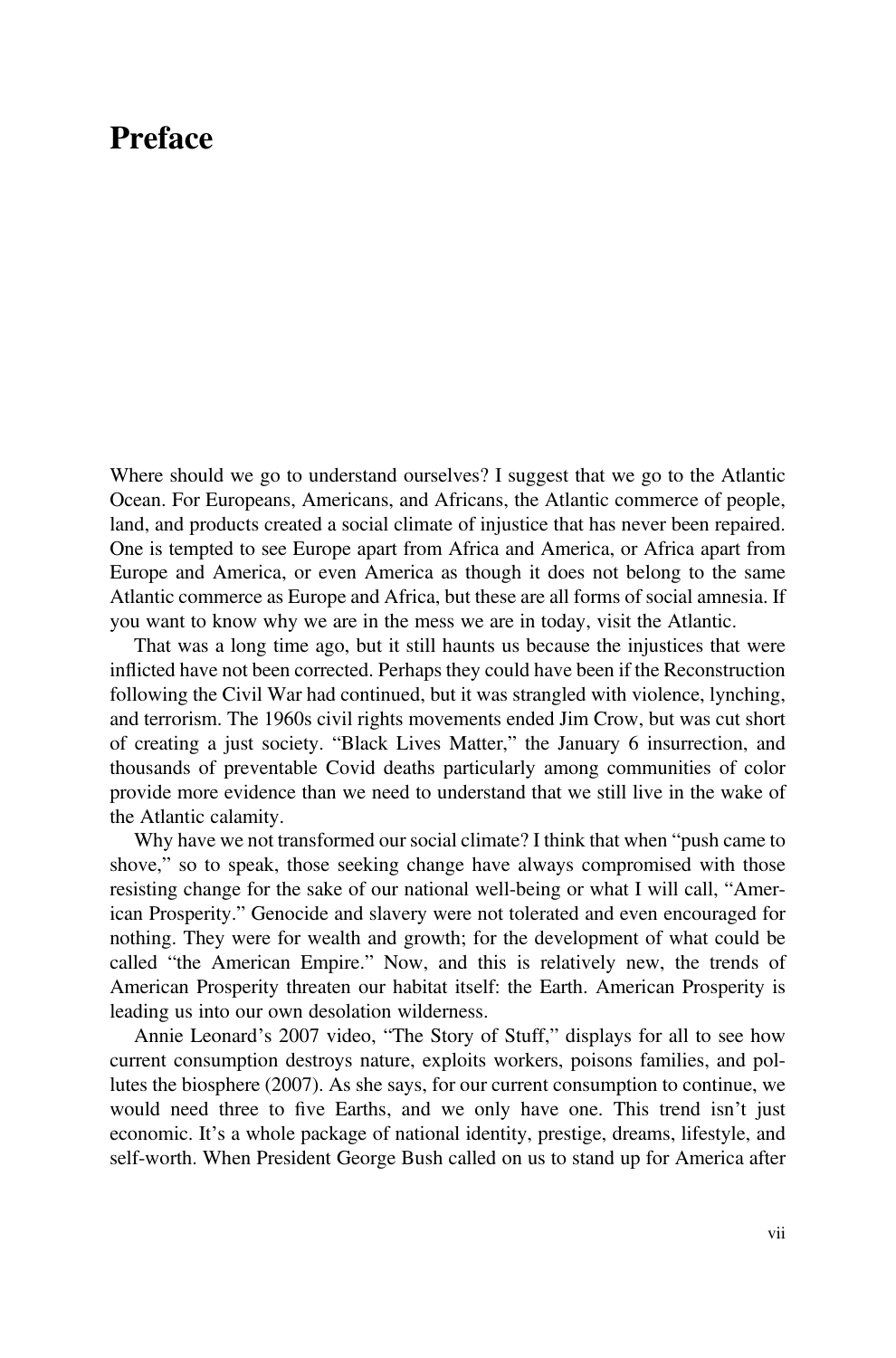the attack on the World Trade Center, he encouraged us to go shopping. American Prosperity, in other words, is the god that some worship by sacrificing others.

This book argues that we must change the unsustainable trends of American Prosperity to protect our habitat. We cannot do that until we shift our social climate from a climate of injustice to a climate of justice. Addressing issues of social climate has led me to engage in three types of thinking: conceptual, narrative, and strategic. The conceptual explores four elements of an interpretive framework: the Earth, our humanity, the social, and the civic. The narrative retells American stories based on the principle of coherence. The strategic explores how to enable changes in social relations through civic encounters between those who need resources—civilians and those who have access to them—citizens. The goal is to suggest how to create a social climate—a climate of justice—that makes implementing good environmental policy possible.

The difference between a climate of injustice and of justice is fairly easy to describe. In a climate of justice, people expect social relationships to be repaired, the vulnerable to be protected, and for everyone to get a fair share. There are expectations of fairness, of reciprocity, of reparations, and of negotiations. One can witness a climate of justice when people give their opponents the benefit of doubt, when people ensure that everyone is included, when those who have been wronged are taken seriously and the wrongs addressed, and when the Earth itself is shared and protected. Many of us have witnessed such acts, but we have also witnessed broken relationships without repair and people who act with impunity. Separating children from their parents at our southern border is only possible in a climate of injustice that gives officials permission to treat others as though they were less than human. It's a similar attitude that allows global warming to remain unaddressed .

In order to confront the legacy of the climate of injustice, we need to work together with the vulnerable communities who have suffered from American injustices. At the same time, I want to turn the spotlight on what I call the white man's world: a world created and maintained by the collective actions and attitudes of white male individuals, who themselves have been created by this world. This world continues to foster a climate of injustice and uses military force when necessary to maintain it, which prevents us from even listening to those who know what needs to be done as well as working together to do it.

To change the course of American Prosperity toward a viable future, we must face the paradoxical truth that those who are vulnerable from the perspective of American success are the groups who are essential for changing course. They are essential not only because they belong to our communities, but also because they know the limitations and limits of American Prosperity.

That doesn't mean, of course, that vulnerable communities necessarily know the right thing to do or the correct way forward on complex issues. This book is not about policy recommendations, but rather about the social condition or climate that is necessary for developing such recommendations. A climate of justice is necessary, but not sufficient for turning American Prosperity toward a sustainable future. Still, if those of us who live privileged lives listen and work with vulnerable civilians, we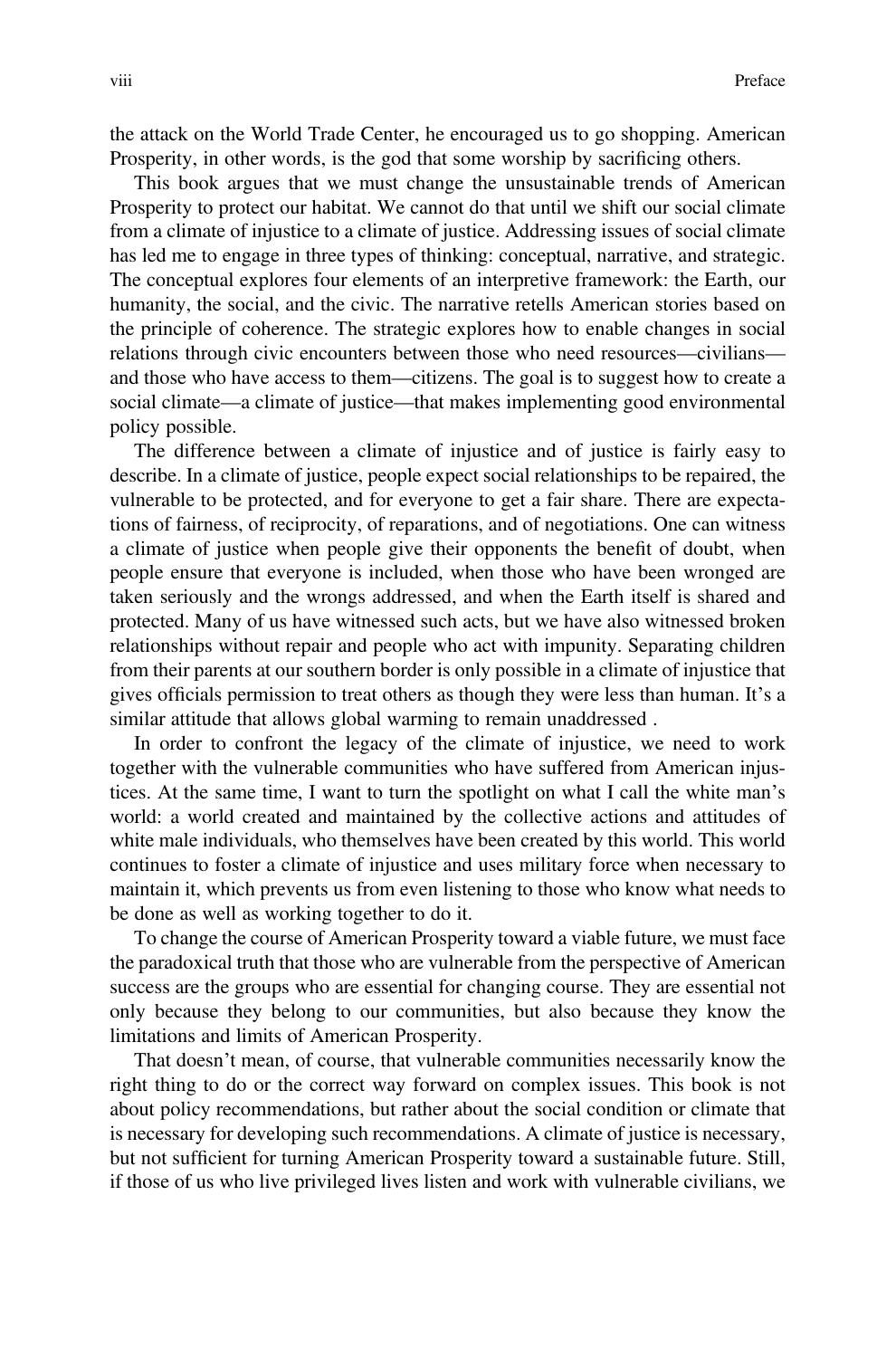Preface is a set of the contract of the contract of the contract of the contract of the contract of the contract of the contract of the contract of the contract of the contract of the contract of the contract of the contra

can learn how to respect their humanity, and to respect our own, which will promote a climate of justice: an ethical foundation for environmentalism.

To participate in the development of this work, visit: [www.](http://www.climateofjusticeproject.org) [climateofjusticeproject.org.](http://www.climateofjusticeproject.org)

Berkeley, CA, USA Marvin T. Brown

#### References

Leonard, A. 2007. [www.storyofstuff.org](http://www.storyofstuff.org).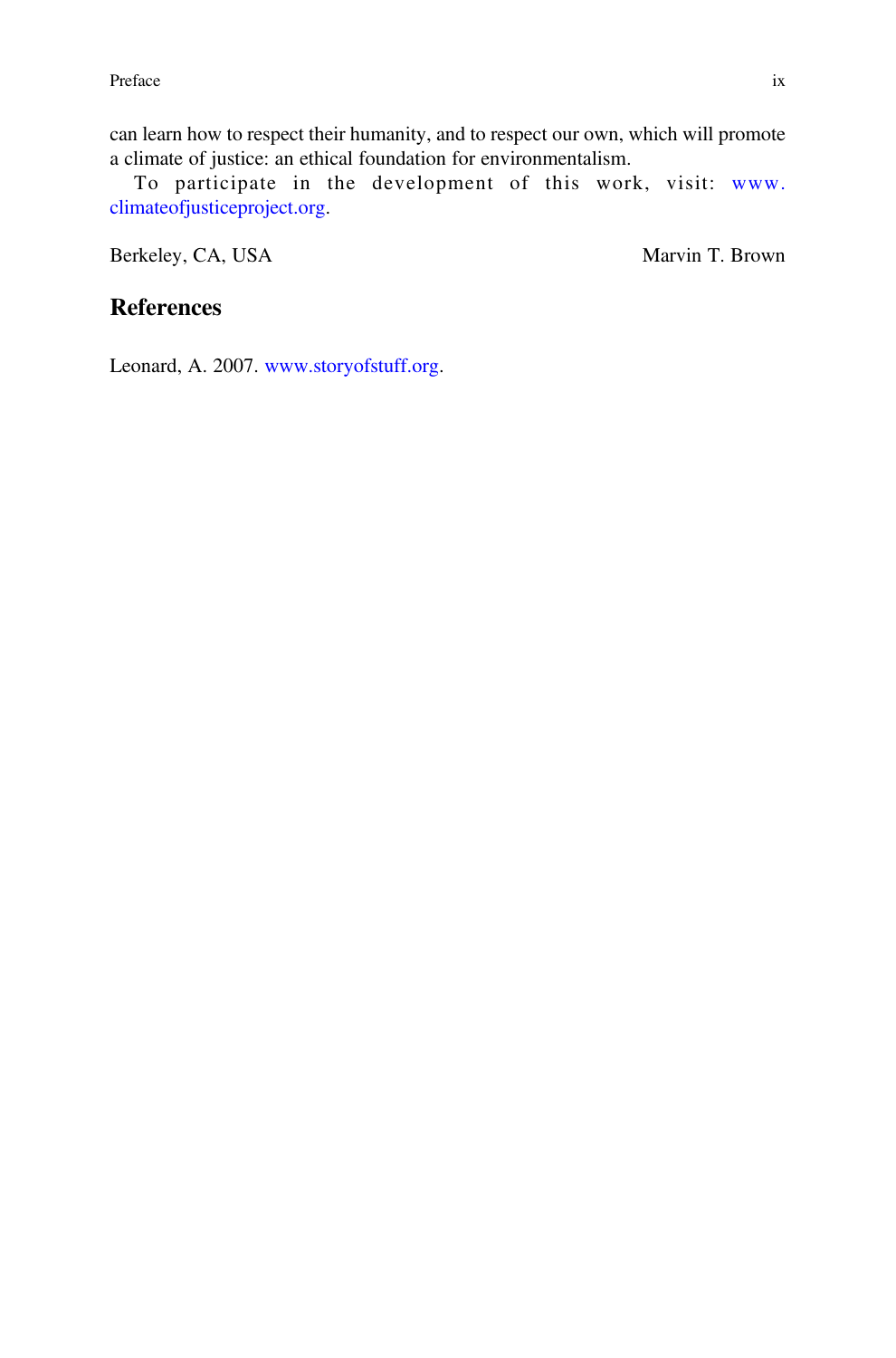## Acknowledgments

I recently shared at a dinner party that for me "mindfulness" was a good way to acknowledge all the ideas that I had learned from others. My mind was filled with their ideas, stories, writings, and conversations. The "references" at the end of the chapters list some of them.

There are also colleagues and friends whose questions and comments have helped me to clarify all the things I am trying to accomplish in this book. It's rather ambitious, but then so are the current challenges. That group includes Sharon Thornton, Georges Enderle, Nancy Southern, Elizabeth Doty, Neal Gorenflo, Tom Cavanaugh, Rebecca Mason, Michael Boylan, Gus Speth, Stan Buller, Lisa Brown, Marcello Garzo Montalvo, John Moyer, Rebecca Mason, Eddie Blyden, Caitlin Harjes, Josh Harjes, Donald Carter, and Susan Clark, who edited an early version of the text.

Thanks also to Michael Torre and Marjolein Oele of the Philosophy Department at the University of San Francisco for arranging a retirement symposium for me in 2019 that included reviews of part of the book by Ronald Sundstrom and Amanda Parris, and the honor of receiving a Lifetime Service Award.

A special acknowledgment to Mark Brown, who has served as a sounding board for those of my thoughts that seemed to have potential and those that did not. To Kirsten Brown for showing me how empowering others is possible at work, and to Erdmut, my wife, editor, critic, and even copy editor. Her support has been essential in following the internal development of my own journey with the various perspectives included in the book.

Michael Boylan, the editor of this series, has been an early and consistent supporter. I am grateful for his encouragement and his shepherding of the text through the publication process. Also, thanks to the reviewers at Springer and the Springer staff who participated in creating the final manuscript.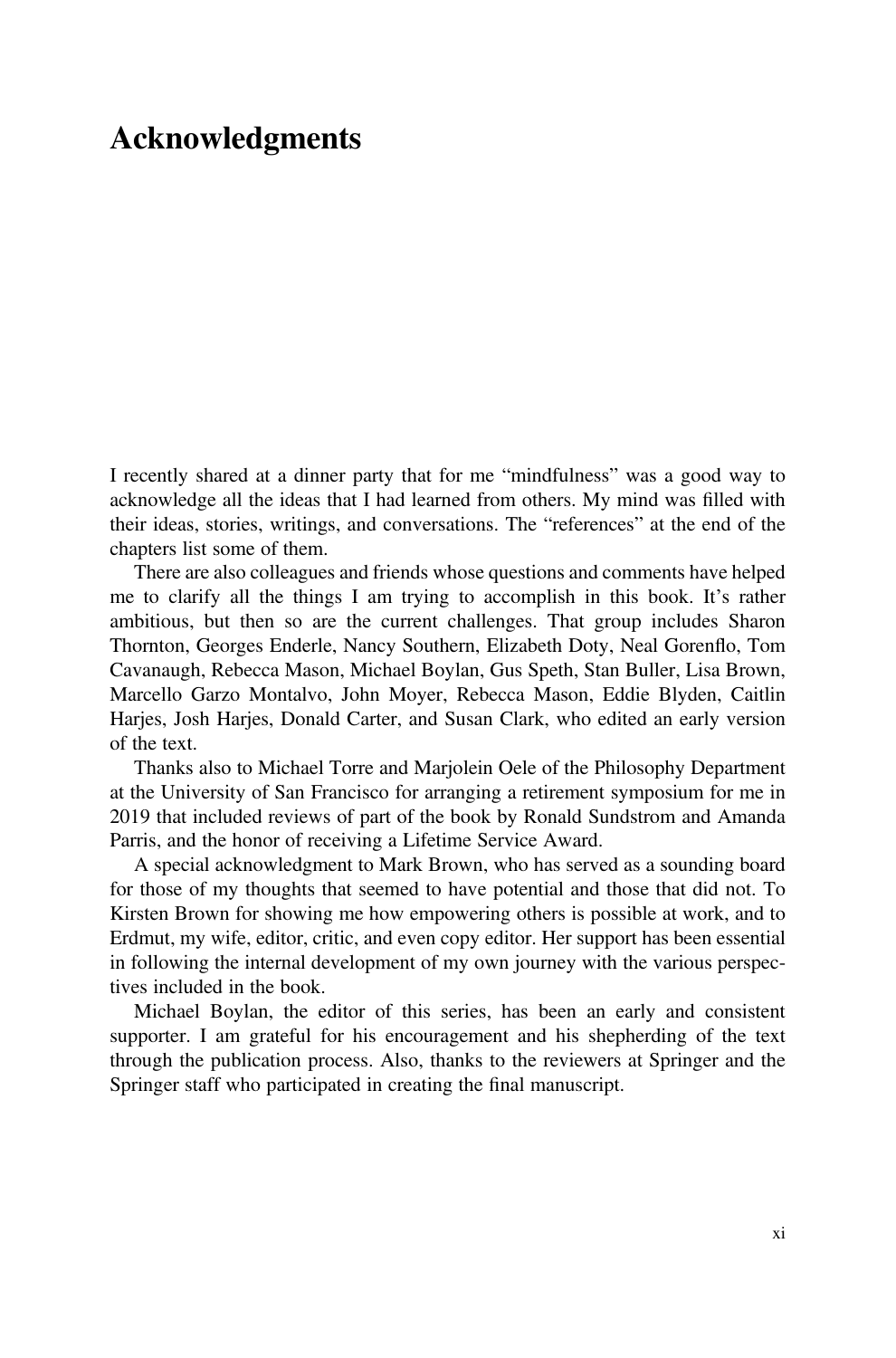# **Contents**

#### Part I The Interpretative Framework

| $\mathbf{2}$ |     |                                                      | 17 |  |  |
|--------------|-----|------------------------------------------------------|----|--|--|
|              | 2.1 |                                                      | 17 |  |  |
|              | 2.2 |                                                      | 18 |  |  |
|              | 2.3 |                                                      | 19 |  |  |
|              |     | Indigenous Peoples' "Original Instructions"<br>2.3.1 | 19 |  |  |
|              |     | 2.3.2                                                | 20 |  |  |
|              |     | 2.3.3<br>Earth as a Living Provider                  | 21 |  |  |
|              | 2.4 |                                                      | 22 |  |  |
|              | 2.5 |                                                      | 24 |  |  |
|              |     | 2.5.1                                                | 25 |  |  |
|              |     | A Stable Earth or a Hothouse Earth<br>2.5.2          | 27 |  |  |
|              | 2.6 |                                                      | 28 |  |  |
|              |     |                                                      | 29 |  |  |
| 3            | 31  |                                                      |    |  |  |
|              | 3.1 |                                                      | 31 |  |  |
|              | 3.2 |                                                      | 32 |  |  |
|              | 3.3 |                                                      | 33 |  |  |
|              | 3.4 |                                                      | 34 |  |  |
|              |     | Antonio Damasio's Neurobiology<br>3.4.1              | 34 |  |  |
|              |     | 3.4.2                                                | 38 |  |  |
|              |     | 3.4.3<br>Daniel Siegel's Interpersonal Neurobiology  | 39 |  |  |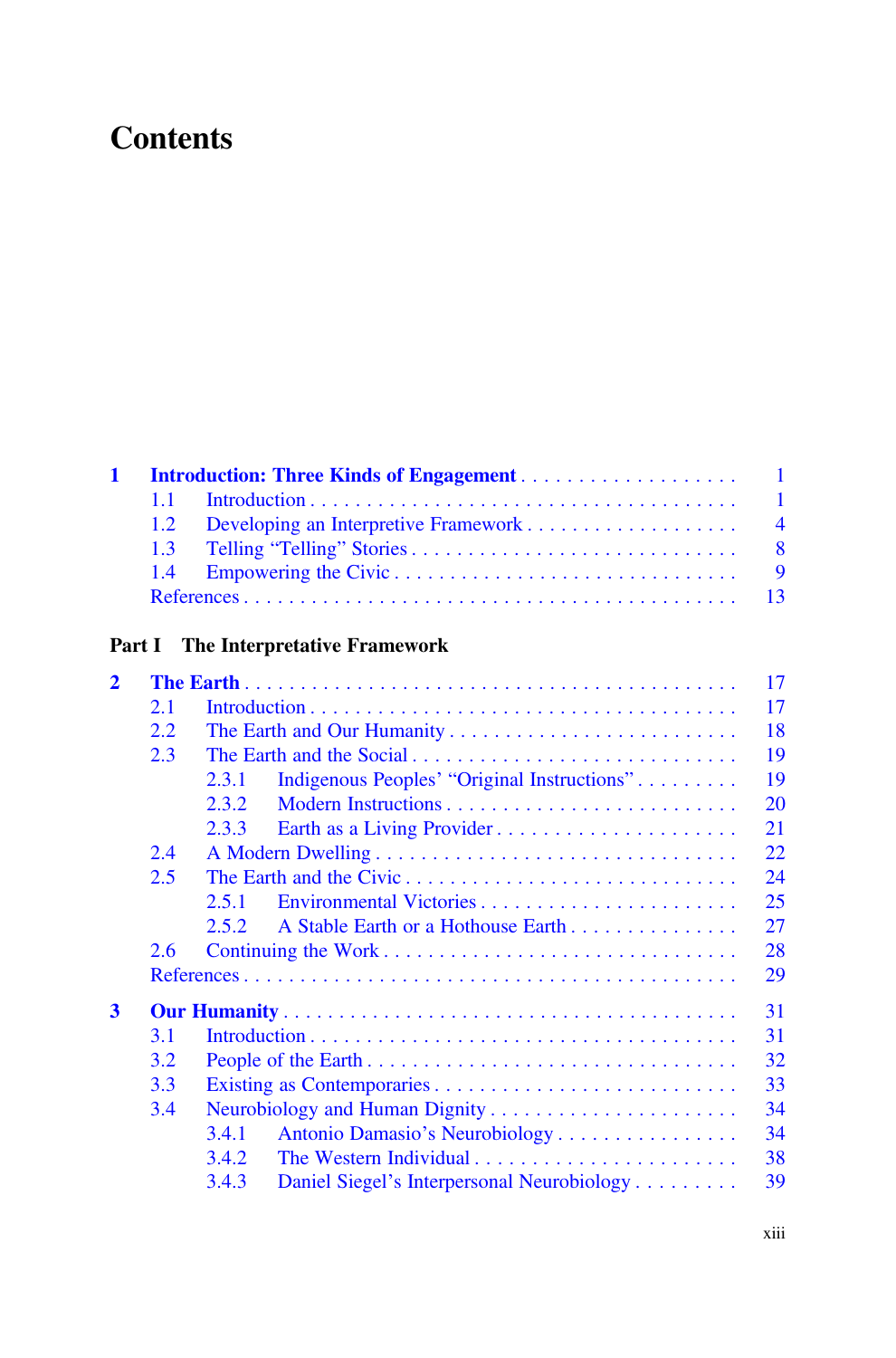|   | 3.5 |       |                                              | 43 |
|---|-----|-------|----------------------------------------------|----|
|   |     |       |                                              | 43 |
| 4 |     |       |                                              | 45 |
|   | 41  |       |                                              | 45 |
|   | 4.2 |       | Characteristics of Social Worlds             | 46 |
|   |     | 4.2.1 | Communicative and Behavioral Patterns        | 46 |
|   |     | 4.2.2 |                                              | 47 |
|   |     | 4.2.3 |                                              | 47 |
|   | 4.3 |       | The Social Trend of American Prosperity      | 49 |
|   | 4.4 |       |                                              | 50 |
|   |     | 4.4.1 | Sex and Gender                               | 50 |
|   |     | 4.4.2 | Race and Color                               | 51 |
|   |     | 4.4.3 |                                              | 52 |
|   | 4.5 |       |                                              | 52 |
|   |     | 4.5.1 |                                              | 53 |
|   |     | 4.5.2 |                                              | 54 |
|   |     | 4.5.3 |                                              | 54 |
|   |     | 4.5.4 |                                              | 55 |
|   |     | 4.5.5 | Social Amnesia                               | 55 |
|   | 4.6 |       |                                              | 56 |
|   |     | 4.6.1 | A New Form of Feudalism                      | 57 |
|   |     | 4.6.2 |                                              | 57 |
|   |     | 4.6.3 | The Problem with Philanthropy                | 58 |
|   | 4.7 |       |                                              | 60 |
|   |     |       |                                              | 61 |
|   |     |       |                                              |    |
| 5 |     |       |                                              | 63 |
|   | 5.1 |       |                                              | 63 |
|   | 5.2 |       |                                              | 65 |
|   |     | 5.2.1 | The Protection of Civilians in International |    |
|   |     |       |                                              | 65 |
|   |     | 5.2.2 | The Civilian/Military Quandary               | 66 |
|   |     | 5.2.3 |                                              | 66 |
|   |     | 5.2.4 |                                              | 68 |
|   | 5.3 |       | A World of Limits                            | 69 |
|   |     | 5.3.1 |                                              | 69 |
|   |     | 5.3.2 |                                              | 70 |
|   |     | 5.3.3 |                                              | 71 |
|   |     | 5.3.4 |                                              | 73 |
|   | 5.4 |       |                                              | 75 |
|   |     |       |                                              | 76 |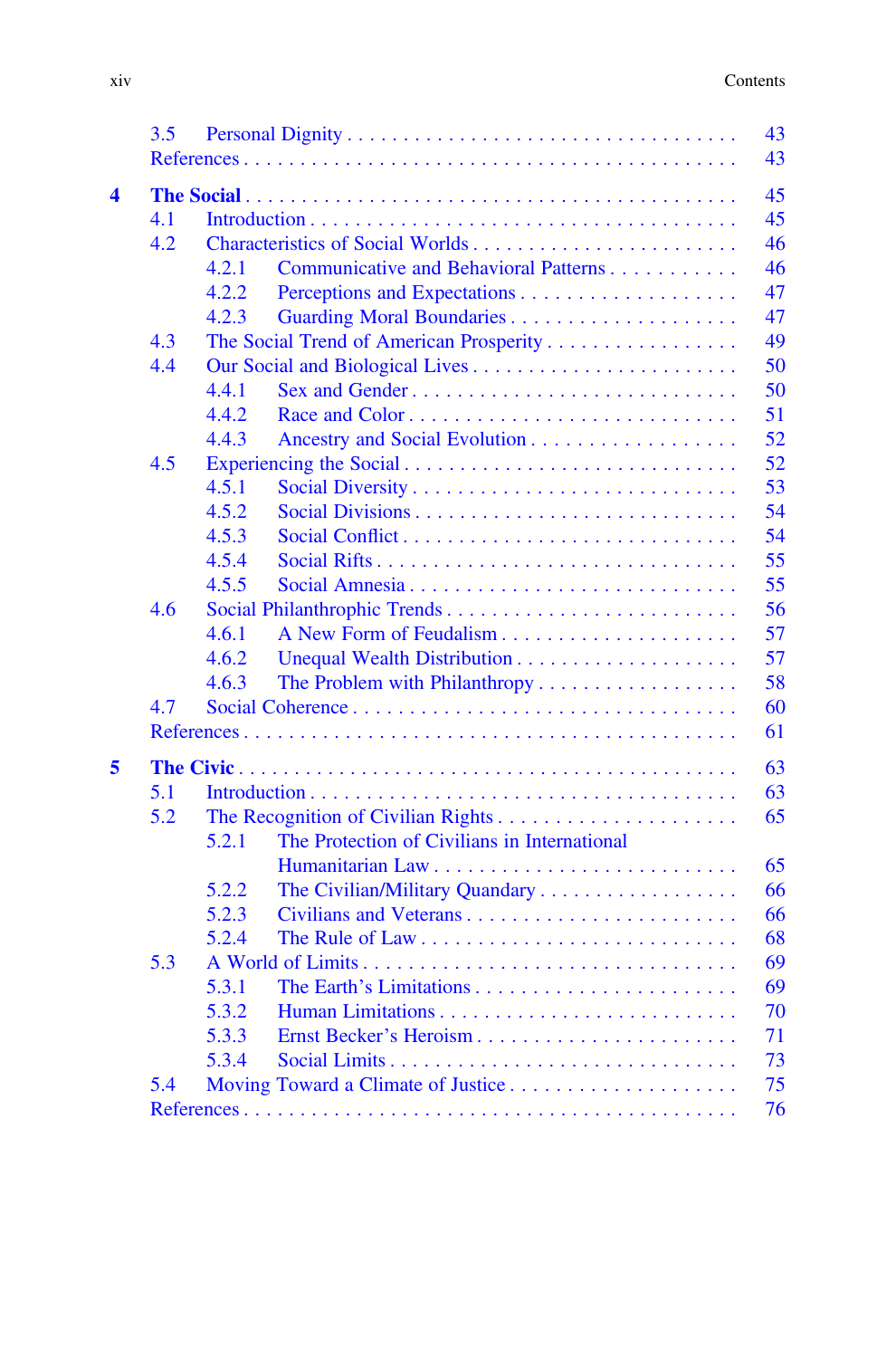#### Part II Telling "Telling" Stories

| 6 |      | White Compromises and American Prosperity                       | 81  |
|---|------|-----------------------------------------------------------------|-----|
|   | 6.1  |                                                                 | 81  |
|   | 6.2  |                                                                 | 81  |
|   | 6.3  | The National Compromises to Allow Slavery                       | 82  |
|   | 6.4  | The Civil War Becomes a Freedom War                             | 84  |
|   | 6.5  |                                                                 | 86  |
|   | 6.6  |                                                                 | 87  |
|   | 6.7  | The Era of "Redemption"                                         | 89  |
|   | 6.8  |                                                                 | 91  |
|   | 6.9  |                                                                 | 92  |
|   |      |                                                                 | 93  |
| 7 |      | <b>Reinhold Niebuhr During the Time of the White Compromise</b> | 95  |
|   | 7.1  |                                                                 | 95  |
|   | 7.2  | Niebuhr's View of the Ambiguity of Human Existence              | 96  |
|   | 7.3  | Racial Conflict During the Time of the White Compromise         | 98  |
|   |      | The Elaine Massacre<br>7.3.1                                    | 99  |
|   |      | 7.3.2                                                           | 100 |
|   | 7.4  |                                                                 | 101 |
|   | 7.5  | Niebuhr's Christian Realism                                     | 102 |
|   | 7.6  | Niebuhr's Christian "Idealism"                                  | 103 |
|   |      | The Southern Tenant Farmers' Union<br>7.6.1                     | 103 |
|   |      | The Delta Cooperative Farm<br>7.6.2                             | 104 |
|   | 7.7  |                                                                 | 105 |
|   | 7.8  | Niebuhr on American Power in the World                          | 107 |
|   |      | 7.8.1<br>Children of Light and Children of Darkness             | 107 |
|   |      | 7.8.2                                                           | 108 |
|   | 7.9  |                                                                 | 110 |
|   | 7.10 | Niebuhr's Dualism                                               | 110 |
|   | 7.11 |                                                                 | 111 |
|   | 7.12 |                                                                 | 112 |
|   | 7.13 |                                                                 | 113 |
|   |      |                                                                 | 114 |
| 8 |      | The Sharecropper's Story and An Ethics for Environmentalism     | 117 |
|   | 8.1  |                                                                 | 117 |
|   | 8.2  | The Story of the Lands of the Atlantic                          | 117 |
|   |      | 8.2.1                                                           | 118 |
|   |      | 8.2.2                                                           | 119 |
|   | 8.3  |                                                                 | 121 |
|   | 8.4  |                                                                 | 122 |
|   |      | The Common Law and Roman Legal Systems<br>8.4.1                 | 123 |
|   |      | 8.4.2                                                           | 124 |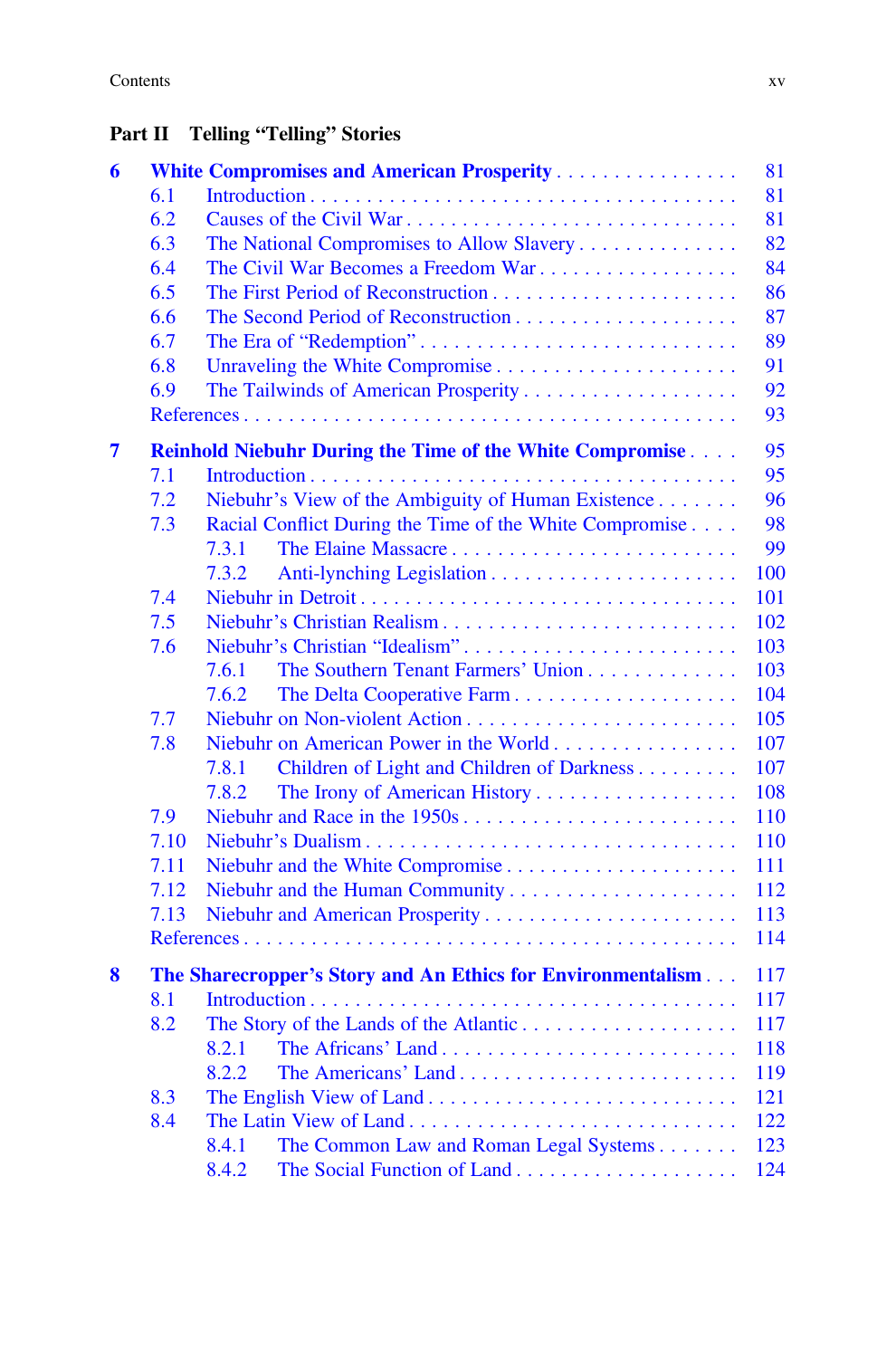| 8.5 |  |                                              |  |  |  |  |
|-----|--|----------------------------------------------|--|--|--|--|
|     |  | 8.5.1 Mill's Evaluation of Sharecropping 125 |  |  |  |  |
|     |  |                                              |  |  |  |  |
| 8.6 |  |                                              |  |  |  |  |
| 8.7 |  |                                              |  |  |  |  |
| 8.8 |  |                                              |  |  |  |  |
| 8.9 |  |                                              |  |  |  |  |
|     |  |                                              |  |  |  |  |

#### Part III Empowering the Civic

| 9  |      | Civilian Empowerment: A Theological Inquiry           | 137 |
|----|------|-------------------------------------------------------|-----|
|    | 9.1  |                                                       | 137 |
|    | 9.2  |                                                       | 138 |
|    | 9.3  |                                                       | 139 |
|    |      | 9.3.1                                                 | 139 |
|    |      | 9.3.2                                                 | 140 |
|    | 9.4  |                                                       | 140 |
|    | 9.5  |                                                       | 142 |
|    | 9.6  | Two Views of the Flow of GOD'S Power                  | 143 |
|    |      | Paul Lehmann's Christian Ethics<br>9.6.1              | 144 |
|    |      | 9.6.2<br>Edward Hobbs' Trinitarian Analysis           | 146 |
|    | 9.7  |                                                       | 147 |
|    |      |                                                       | 148 |
| 10 |      | The Citizen's Role in Creating a Climate of Justice   | 149 |
|    | 10.1 |                                                       | 149 |
|    | 10.2 |                                                       | 151 |
|    |      | Empathy and Self-Understanding<br>10.2.1              | 152 |
|    |      | 10.2.2                                                | 153 |
|    | 10.3 |                                                       | 154 |
|    |      | The Commons and Triadic Thinking<br>10.3.1            | 155 |
|    |      | 10.3.2<br>The Commons Story                           | 155 |
|    |      | 10.3.3                                                | 156 |
|    | 10.4 |                                                       | 158 |
|    | 10.5 |                                                       | 160 |
|    |      |                                                       | 161 |
| 11 |      |                                                       | 163 |
|    | 11.1 |                                                       | 163 |
|    | 11.2 |                                                       | 164 |
|    |      | Confederate and Lynching Memorials<br>11.2.1          | 164 |
|    |      | Mount Rushmore and the Crazy Horse Memorial<br>11.2.2 | 166 |
|    | 11.3 |                                                       | 169 |
|    | 11.4 |                                                       | 169 |
|    | 11.5 |                                                       | 170 |
|    |      |                                                       |     |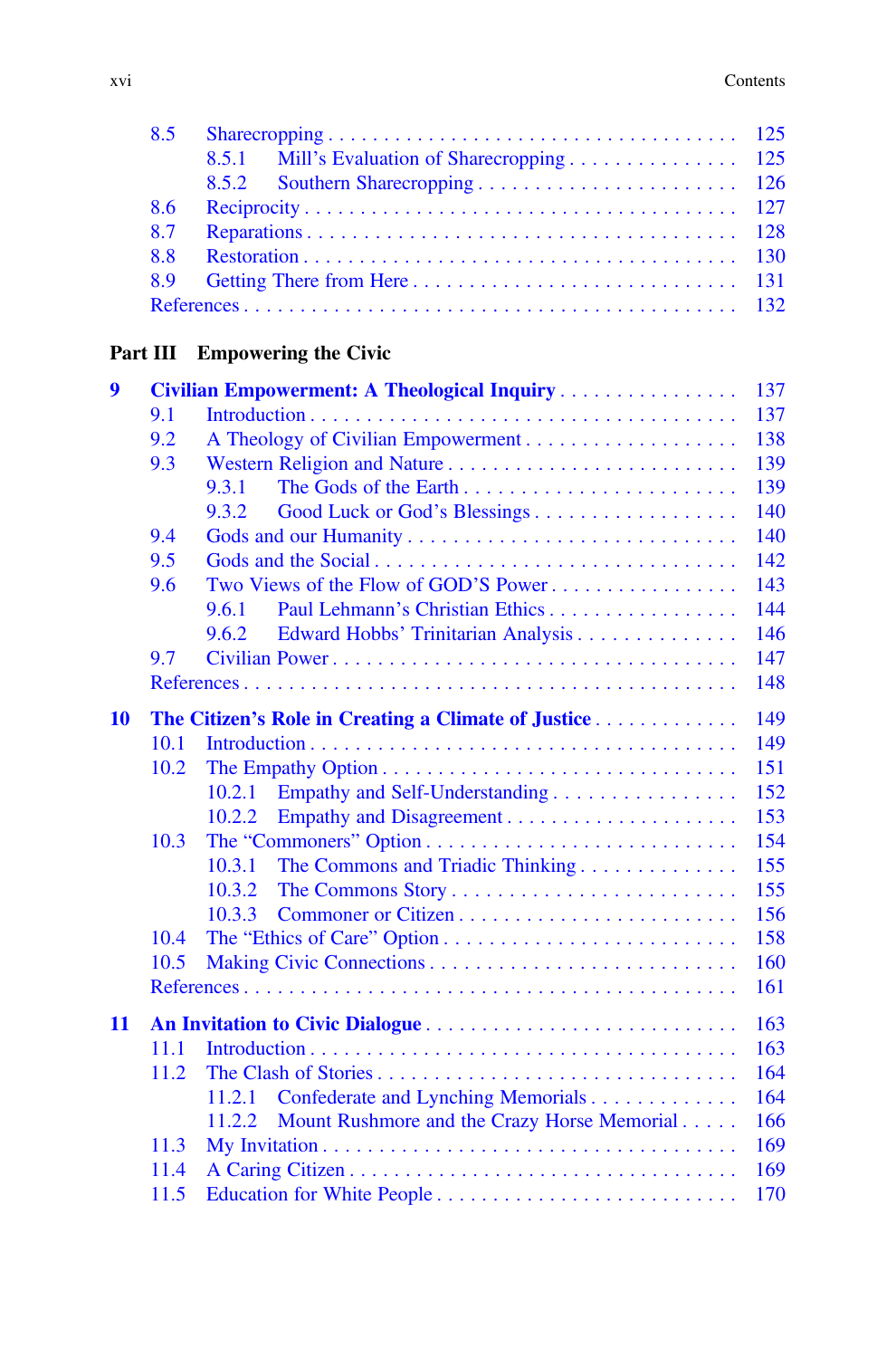#### **Contents** xvii

| 11.6.1 Invitations from Future Generations 172             |  |
|------------------------------------------------------------|--|
| 11.6.2 Invitation from Syrian Civilians 173                |  |
| 11.6.3 Invitation from Migrants at the Southern Border 173 |  |
| 11.6.4 Personal Invitation to Engage in Dialogue 174       |  |
| 11.7 Creating Conditions for Good Conversations 177        |  |
|                                                            |  |
|                                                            |  |
|                                                            |  |
|                                                            |  |